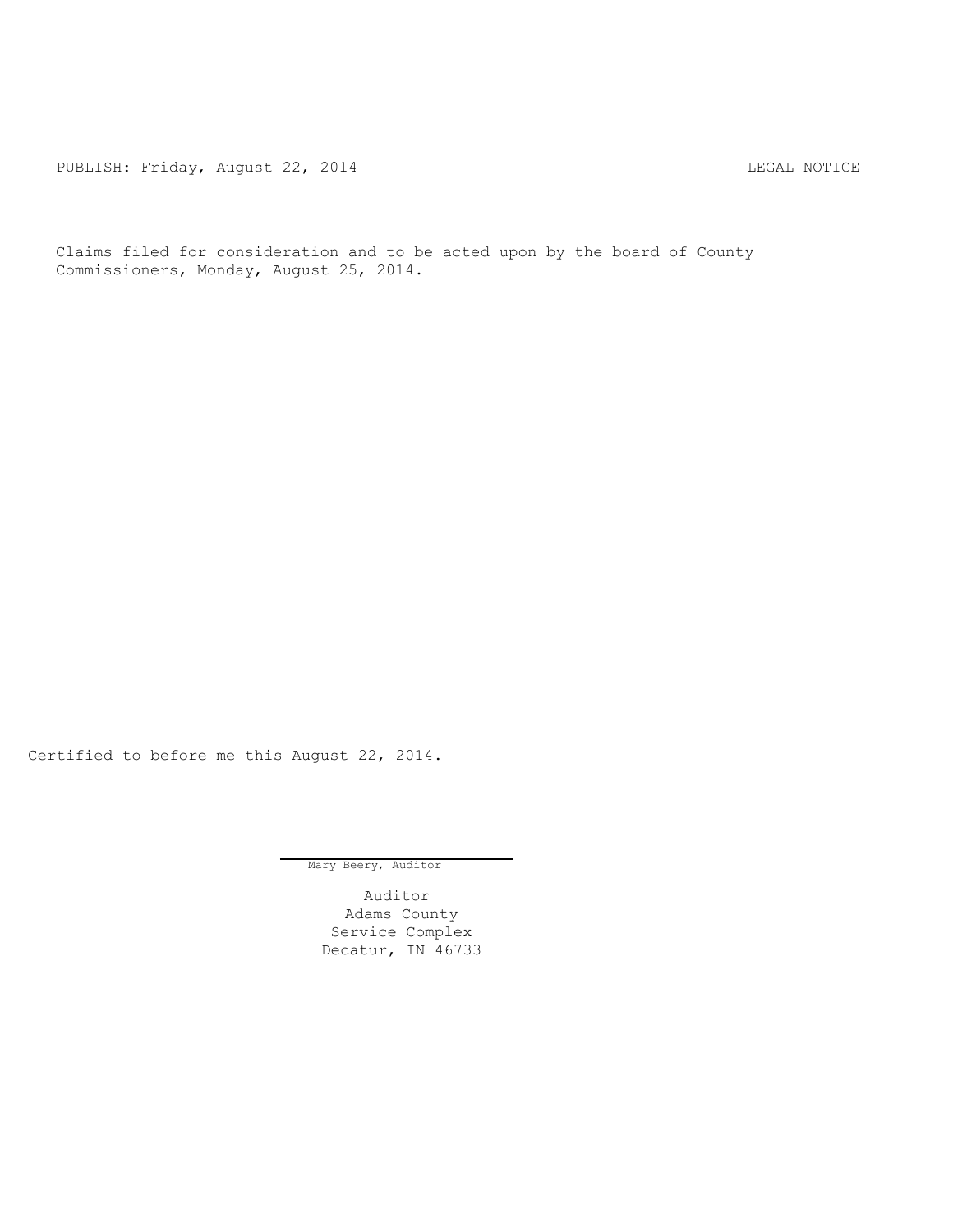

## **Claims Docket for Newspaper Adams County, Indiana**

## For Period: **7/29/2014** to **8/11/2014**

Date Claims to be Paid: **8/25/2014**

*313 W. Jefferson St. Decatur, IN 46733 (219) 724-2600*

| Vendor                            | Amount     | Vendor                                   | Amount    |
|-----------------------------------|------------|------------------------------------------|-----------|
| Adams Memorial Hospital           | 121.47     | Indiana Michigan Power                   | 12,364.54 |
| Appraisal Research Corporation    | 14,198.85  | Berne Ready Mix                          | 128.45    |
| <b>Berne Police Department</b>    | 296.00     | Berne Tri-Weekly News                    | 161.13    |
| Suburban Propane LP               | 110.00     | Brateman's, Inc.                         | 128.48    |
| <b>BSN</b> Sports Inc             | 4,557.24   | Chet's Pest Control                      | 30.00     |
| Cintas Location #338              | 54.35      | Decatur True Value                       | 234.49    |
| <b>Complete Printing Service</b>  | 329.00     | Dealership Holdings LLC                  | 31.12     |
| Decatur Daily Democrat            | 166.41     | MAXIMUS Consulting Services, Inc.        | 1,950.00  |
| Douglas L. Bauman                 | 355.94     | Erie Haven                               | 1,183.02  |
| Everett Refrigeration & E         | 176.55     | Gordon Food Service                      | 3,013.22  |
| H M L, Inc.                       | 225.00     | Hall Signs                               | 378.38    |
| Indiana State Police              | 78.00      | Joe Spaulding                            | 195.36    |
| Kiess Electric                    | 59.00      | Louise Busse                             | 22.88     |
| Manatron Inc.                     | 100.00     | Mind's Eye Graphics                      | 26.43     |
| Monroe Water Department           | 145.14     | National Oil And Gas                     | 653.79    |
| Park Center, Inc.                 | 159.58     | Patrick R Miller                         | 20.00     |
| Piqua Repair Inc.                 | 303.63     | Roger Thompson                           | 60.00     |
| Roto-Rooter                       | 200.00     | Selking International                    | 14.45     |
| <b>Shifferly Dodge</b>            | 67.08      | St. Joseph Health Systems, LLC           | 1,340.00  |
| Stone-Street Quarries, Inc.       | 19,625.64  | Summit Radiology, PC                     | 45.00     |
| Print Shop                        | 462.49     | Top Supply Company                       | 135.98    |
| Treasurer of Adams County         | 510,073.97 | Welder Services, Inc.                    | 45.72     |
| West Payment Center               | 573.60     | Mitchell W. Hicks                        | 440.00    |
| Imi Irving Material, Inc.         | 11,559.46  | Adams County Automotive Supply, Inc.     | 170.64    |
| Paul Norr                         | 25.00      | Purdue University                        | 523.60    |
| Waste Management                  | 337.21     | B Secure Alarm Systems, Inc.             | 58.50     |
| Pioneer Mfg. Co.                  | 2,016.00   | Universal Metalcraft, Inc                | 1,873.00  |
| Don Myers Plumbing                | 6,630.25   | W. A. Jones And Son                      | 410.94    |
| Indiana County Home Assoc         | 50.00      | Zurcher's Best-One Tire & Auto Care, Inc | 1,258.45  |
| Tom Magnan/Special Needs          | 41.15      | Kristina Nichols                         | 14.52     |
| Emil W. Meyer                     | 60.00      | <b>Expert Transmission</b>               | 465.70    |
| Harvest Land Co-op                | 27,751.22  | Wal-Mart                                 | 574.10    |
| Adams County Truck Repair, Inc.   | 1,312.84   | Advanced Imaging Solutions, Inc.         | 750.00    |
| Missy Smitley                     | 102.96     | <b>Fastenal Company</b>                  | 218.95    |
| Adams County Sheriff's Department | 168.00     | <b>ERS Wireless Communications</b>       | 1,570.90  |
| 101 Auto Collision, Inc.          | 381.75     | Troyer's Market LLC                      | 1,776.87  |
| McKesson Medical - Surgical       | 659.00     | Grainger                                 | 104.77    |
| Larry Weaver                      | 238.48     | Hiram J. Hash & Sons, Inc.               | 1,902.60  |
| Alpine Falls, Inc.                | 15.98      | 5 Alarm Fire & Safety Equipment, LLC     | 202.25    |
| Deborah A. Schantz                | 612.40     | PC Mall-Gov                              | 27.99     |
| Verizon Wireless                  | 30.01      | <b>Stationair's Express</b>              | 540.54    |
| Landon Patterson                  | 1,177.69   | Chad Kukelhan                            | 180.00    |
| Cintas Location #G64              | 829.42     | LBH Chemical & Industrial                | 925.93    |
| Jeremy Wetter                     | 257.85     | Robert E. Rhoades                        | 60.00     |
| Gayla Reinhart                    | 313.65     | Joe H Construction                       | 111.38    |
| Donna E. Barger                   | 60.00      | <b>NASRO</b>                             | 40.00     |
| Decatur Ace Hardware              | 175.97     | Havel                                    | 35,239.50 |
| Forensic Fluids Laboratories      | 400.00     | First Response                           | 95.98     |